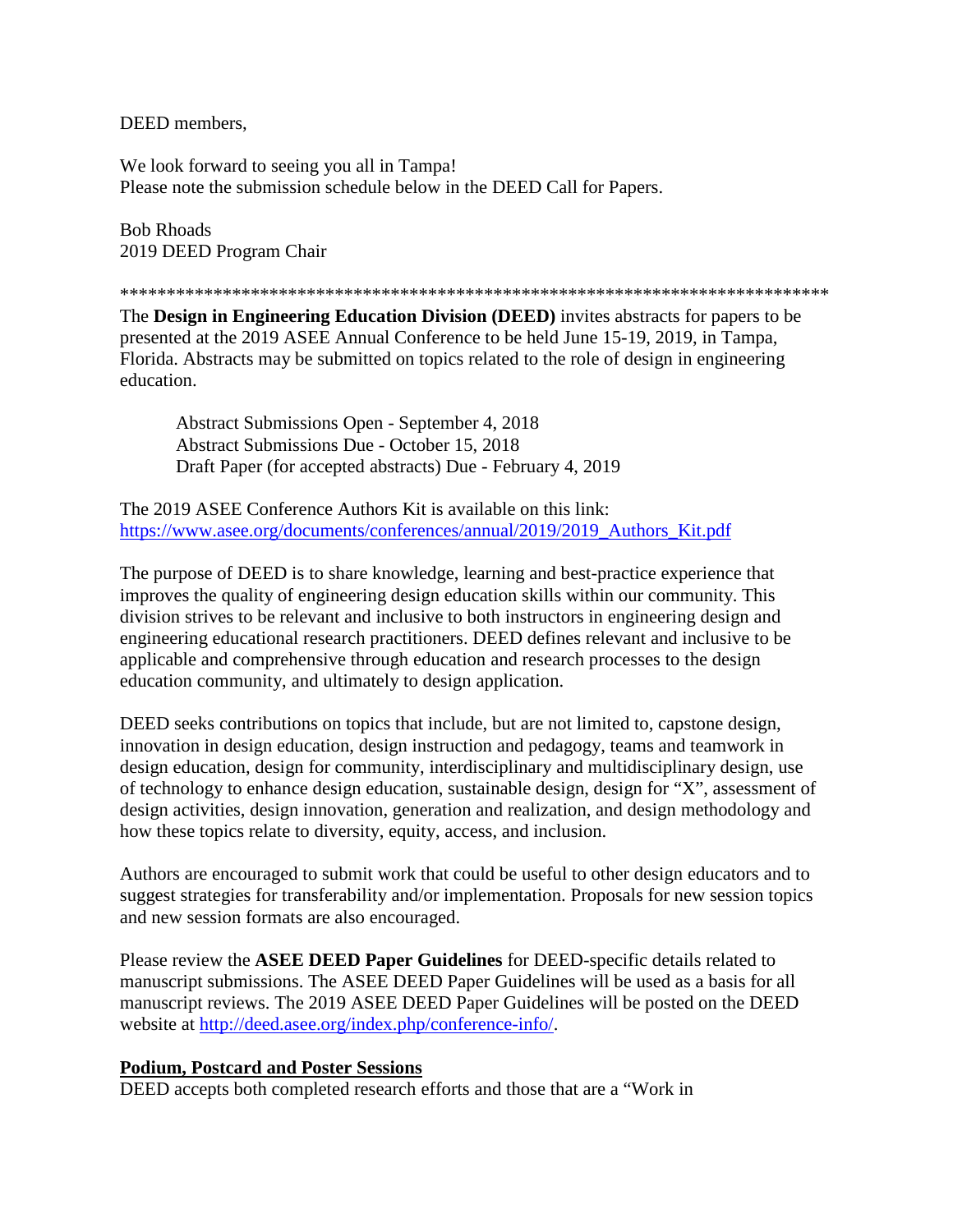Progress" for inclusion as peer-reviewed papers in the annual conference. "Work in Progress" is a mechanism/forum for authors to share and receive feedback on preliminary work. "Work in Progress" submissions are identified both through Monolith and through their title, are included in the conference proceedings, and are typically presented in the DEED Poster or Postcard sessions. Accepted final papers will be published in the proceedings and presented in one of three different types of sessions: Podium sessions, Postcard sessions, and Poster sessions. Each are described briefly below:

- **1) Podium Sessions** are traditional research presentations and will occur during division technical sessions. The podium talk format gives authors of papers an opportunity to provide a detailed overview of a research project or curricular innovation. Approximately six papers will be grouped thematically in technical sessions lasting 90 minutes giving each work about 10 minutes for presentation and 5 minutes for Q&A.
- **2) Postcard Sessions** are a novel session type designed to report important innovations and current research efforts and open conversations. The postcard format gives authors of papers the opportunity to pitch their work with a two-slide (postcard back and front) overview of their work in five minutes or less. After the pitch is made, attendees will have the opportunity to talk with the authors and revisit their postcards while authors receive project feedback from interested viewers. Approximately 8 papers are grouped thematically in Postcard sessions.
- **3) Poster Session** will occur over lunch during the division's poster session in the convention hall. The poster session format gives authors a large format venue to present research and course innovations in a public setting. Authors are expected to stand near their poster for the entire session to engage with poster session attendees.

All DEED papers will be placed in either a podium session or a postcard poster session by default with preference to the podium session slots being given to full papers and preference for postcard poster session slots begin given to Work-in-Progress papers. Authors may optionally select to present in the Poster Session by contacting the Program Chair and requesting placement in a Poster Session. *Any accepted paper may be assigned to either a Podium or Postcard Session (even when the paper is not a "Work in Progress").*

## **Publish to Present and Review to Publish Criteria**

In addition to the ASEE "Publish to Present" requirements, *DEED requires the support of its authors in "Review to Publish" at both the abstract and manuscript stages.* Abstracts for review will be assigned October 17 and are due no later than October 29. Blind manuscript reviews will be assigned February 8 and are due no later than February 25.

## **Workshop, Panel and Special Sessions**

DEED accepts proposals for sessions in the areas listed for paper submissions. An individual abstract for these sessions is required. Persons wishing to organize a DEED session should (1) contact the Program Chair via email to describe their intent to submit a session proposal AND (2) submit a paper abstract in Monolith providing the following: description of the topic of the